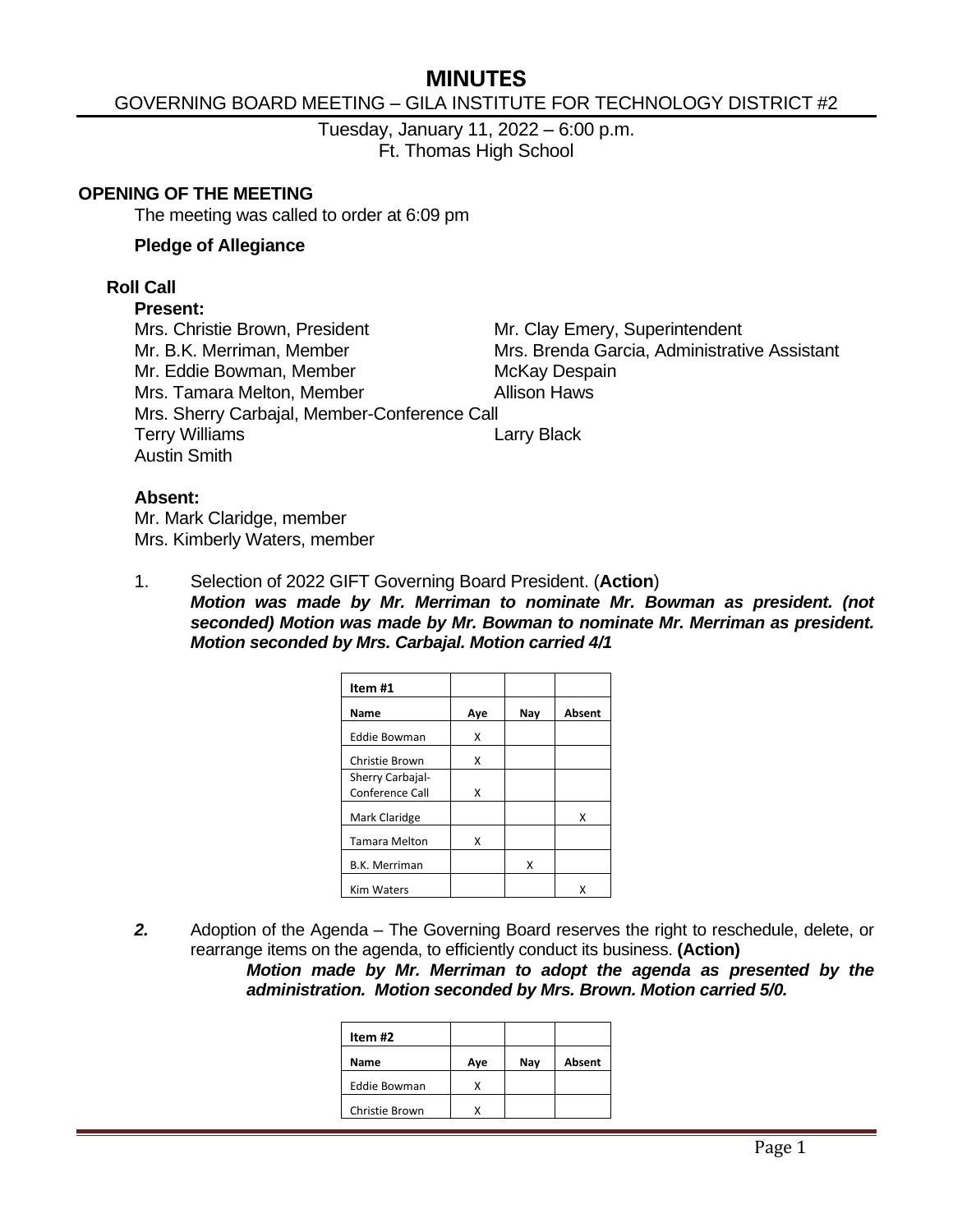| Sherry Carbajal-<br>Conference Call | x |  |
|-------------------------------------|---|--|
| Mark Claridge                       |   |  |
| <b>Tamara Melton</b>                | x |  |
| <b>B.K. Merriman</b>                | x |  |
| <b>Kim Waters</b>                   |   |  |

# **CALL TO THE PUBLIC – None**

### **DECLARATION OF CONFLICT OF INTEREST –** *None*

### **REPORTS AND QUESTIONS**

3. Superintendent's Summary Mr. Emery gave a brief report to the board members.

#### **CONSENT AGENDA – Action**

Approval of routine payroll and expense vouchers/routine matters

4. Approval of Minutes of the December 14, 2021, regular meeting and the corrected minutes of the November 9, 2021, regular meeting

Recommendation to approve/ratify financial matters**.**

- A. Payroll and expense vouchers.
- B. Cash balance reports.

# *Motion made by Mrs. Melton to approve the consent agenda items as presented. Motion seconded by Mr. Bowman. Motion carried 5/0.*

| Item #4                             |     |     |        |
|-------------------------------------|-----|-----|--------|
| Name                                | Aye | Nay | Absent |
| <b>Eddie Bowman</b>                 | x   |     |        |
| Christie Brown                      | x   |     |        |
| Sherry Carbajal-<br>Conference Call | x   |     |        |
| Mark Claridge                       |     |     | x      |
| <b>Tamara Melton</b>                | x   |     |        |
| <b>B.K. Merriman</b>                | x   |     |        |
| <b>Kim Waters</b>                   |     |     |        |

### **LEGAL/FINANCIAL**

#### **New Business**

- 5. Discussion and approval of the following vendors as Sole Source. **(Action)**
	- Tyler Technologies Infinite Visions Financial Software
	- PowerSchool Student Attendance Software

#### *Motion made by Mr. Bowman to discuss and approve as sole source. Motion seconded by Mr. Merriman. Motion carried 5/0.*

| Item #5 |     |     |        |
|---------|-----|-----|--------|
| Name    | Aye | Nav | Absent |
|         |     |     |        |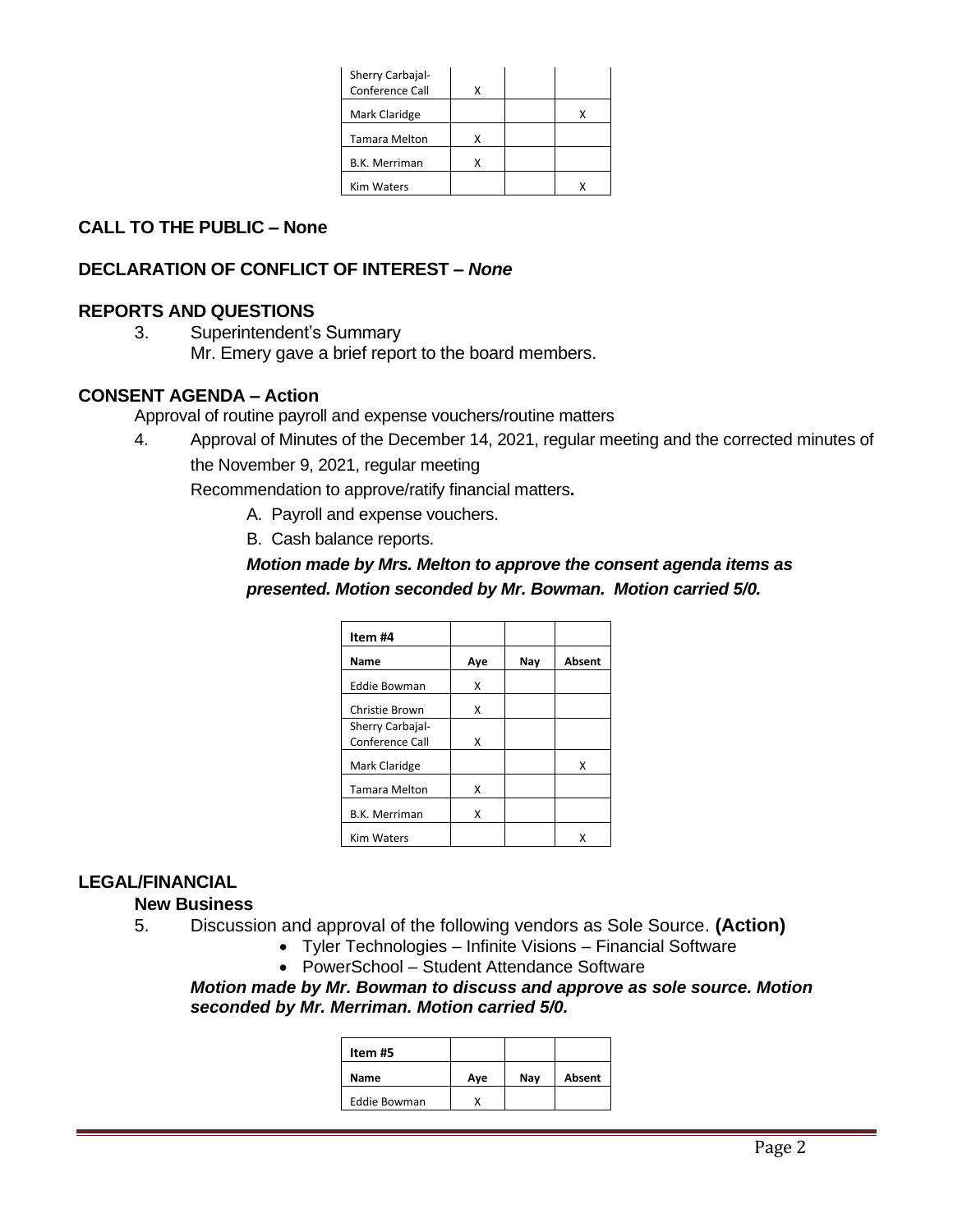| Christie Brown       | x |  |
|----------------------|---|--|
| Sherry Carbajal-     |   |  |
| Conference Call      | x |  |
| Mark Claridge        |   |  |
| <b>Tamara Melton</b> | x |  |
| <b>B.K. Merriman</b> | x |  |
| <b>Kim Waters</b>    |   |  |

- 6. Annual approval and authorization, General Operating Procedures Policies. **(Action)**
	- Policy DG Banking Services (to approve deposit of auxiliary funds per policy – One AZ Credit Union)
	- Policy DIB Types of Funds/Revolving Funds Chase Bank

#### **Motion made by Mr. Merriman to approve and authorize, General Operating Procedures Policies. Motion seconded by Mrs. Melton. Motion carried 5/0.**

| Item #6              |     |     |        |
|----------------------|-----|-----|--------|
| Name                 | Aye | Nav | Absent |
| <b>Eddie Bowman</b>  | x   |     |        |
| Christie Brown       | x   |     |        |
| Sherry Carbajal-     |     |     |        |
| Conference Call      | x   |     |        |
| Mark Claridge        |     |     | x      |
| <b>Tamara Melton</b> | x   |     |        |
| <b>B.K. Merriman</b> | x   |     |        |
| <b>Kim Waters</b>    |     |     |        |

7. Discussion and approval 2022 GIFT Board Meeting Schedule. **(Action)** *Motion made by Mrs. Melton to discuss and approve 2022 GIFT Board Meeting Schedule. Motion seconded by Mr. Merriman. Motion carried 5/0.*

| Item #7              |     |     |        |
|----------------------|-----|-----|--------|
| Name                 | Aye | Nav | Absent |
| <b>Eddie Bowman</b>  | x   |     |        |
| Christie Brown       | x   |     |        |
| Sherry Carbajal-     |     |     |        |
| Conference Call      | x   |     |        |
| Mark Claridge        |     |     | x      |
| <b>Tamara Melton</b> | x   |     |        |
| <b>B.K. Merriman</b> | x   |     |        |
| <b>Kim Waters</b>    |     |     | x      |

8. Discussion and approval of Teacher Evaluation System Verification FY 2022-2023. **(Action)** *Motion made by Mr. Merriman to discuss and approve Teacher Evaluation System Verification 2022-2023. Motion seconded by Mr. Bowman. Motion carried 5/0.*